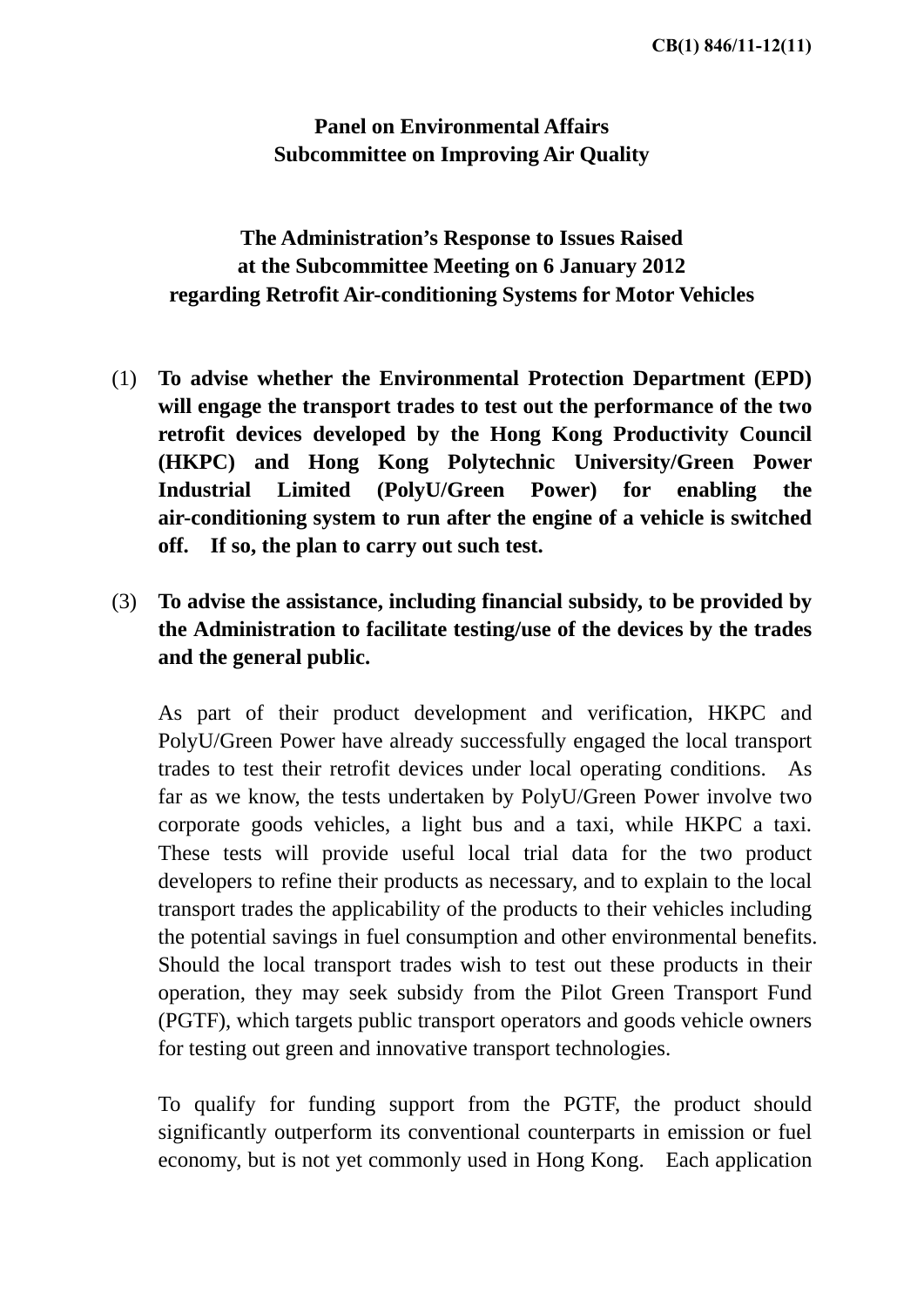may cover a maximum of six items using the same technology, among which up to three may be from the same supplier. As for retrofit devices such as those developed by HKPC and PolyU/Green Power, successful applicants will receive a grant of 75% of the cost of the product and the installation, up to a maximum of \$1.5 million per item and \$9 million per application. Total grants to each applicant shall not exceed \$12 million. In determining the priority of items for funding support, the Steering Committee of the PGTF will consider the efficacy of the product in emission reduction and/or fuel economy. Successful applicants will be required to share the trial findings with interested parties including other members of the trades.

(2) **To enhance public confidence on the effectiveness of the retrofit devices, consideration should be given to allocating suitable vehicles from the Government fleet to test out the two devices. There is also a need for concerted efforts from relevant government departments to facilitate testing of the two devices, particularly the one developed by HKPC which will require the approval of the Transport Department for modification of motor engine.** 

 The Government Logistics Department, Electrical and Mechanical Services Department and EPD have obtained detailed information from HKPC and PolyU/Green Power on their retrofit systems, and will examine the feasibility of installing them on Government vehicles.

 The Transport Department (TD) has already been handling expeditiously the applications from HKPC and PolyU/Green Power for installing the retrofit devices in vehicles based on roadworthiness considerations.

## (4) **To advise if there are other emerging alternative technologies, developed by both local and overseas organizations, which are comparable to the two retrofit devices in question.**

 We are not aware of any alternative technologies under development that are comparable to the systems developed by HKPC and PolyU/Green Power. So far TD has not received any other applications for safety